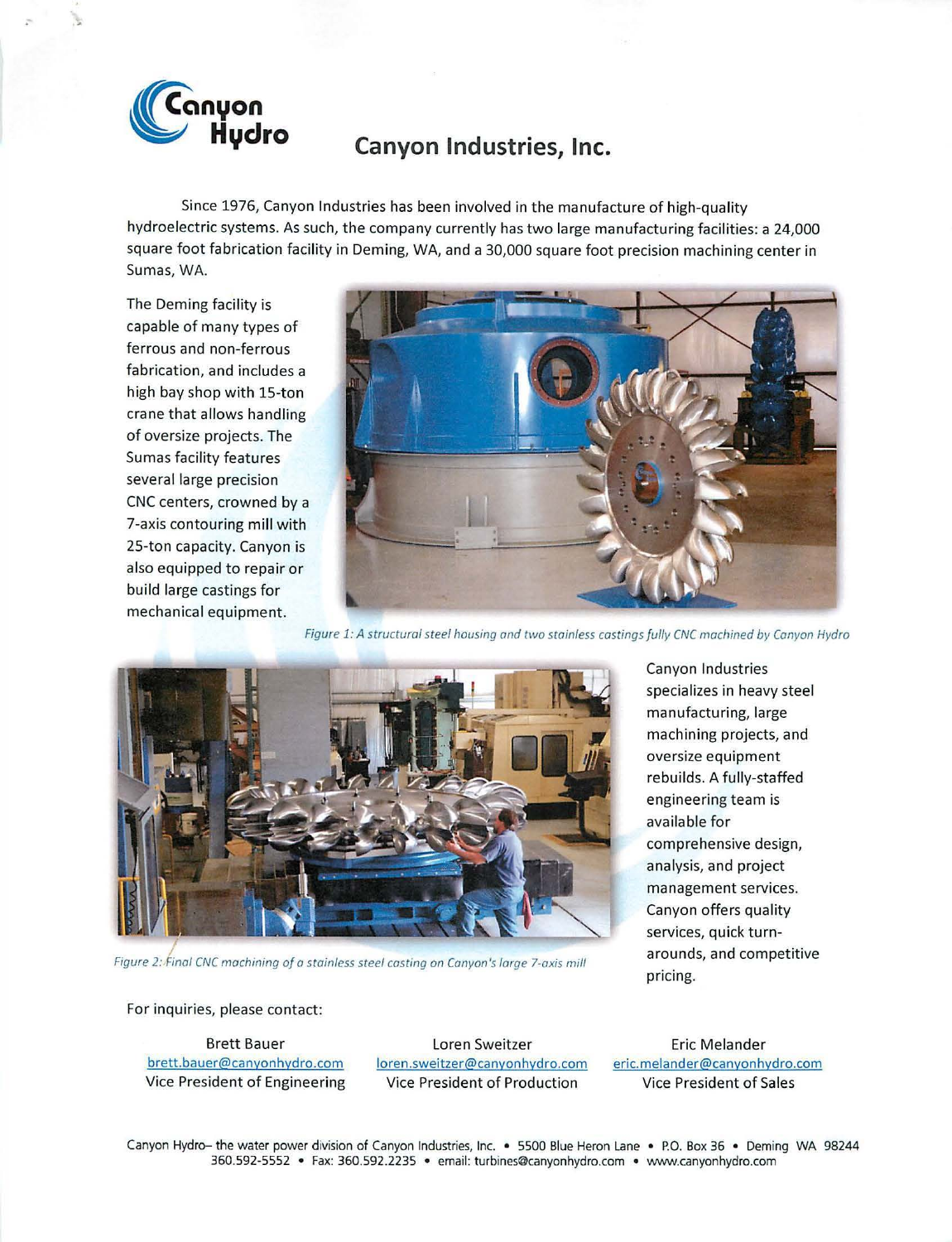

## **Machining Capabilities**

















**FPT SYNTHSIS 7-AXIS HBM** 

X) 432", Y) 110", Z) 45", W) 30", B) 360° ROTARY TABLE 64" X 64" 10000 RPM STRAIGHT HEAD SPINDLE 5000 RPM INDEXABLE HEAD (C- 180°, A - 360°)

> **OKUMA 50 VA VERTICAL MILL**  X) 41", Y) 20", Z) 22" PROGRAMABLE ROTARY 360° TABLE SIZE 20" X 51" 5000 RPM SPINDLE

> > **HAAS VF8 VERTICAL MILL**  X) 64", Y) 40", Z) 30" TABLE SIZE 64" X 36" 5000 RPM SPINDLE

**HAAS VF3 VERTICAL MILL**  X) 64", Y) 20", Z) 30" TABLE SIZE 64" X 36" 10000 RPM SPINDLE

**KURAKI KBT 15**  X) 118", Y) 78", Z) 51", W) 27" B) CONTOURING ROTARY TABLE 70" x 86" 1500 RPM Spindle

**KURAKI** KBT 13 X) 118", Y) 78", Z) 51", W) 27" B) CONTOURING ROTARY TABLE 64" x 72" 1500 rpm Spindle

**KURAKI KBT 11**  X) 66", Y) 46", Z) 45", W) 19" , B) CONTOURING ROTARY TABLE 47" x 55" 1500 rpm spindle

**KURAKI KBT 10**  X) 59", Y) 39", Z) 31", W) 19" B) CONTOURING ROTARY TABLE 38" x 43" 1500 rpm spindle

Canyon Hydro- the water power division of Canyon Industries, Inc. • 5500 Blue Heron Lane • P.O. Box 36 • Deming WA 98244 360.592-5552 • Fax: 360.592.2235 • email: turbines@canyonhydro.com • www.canyonhydro.com